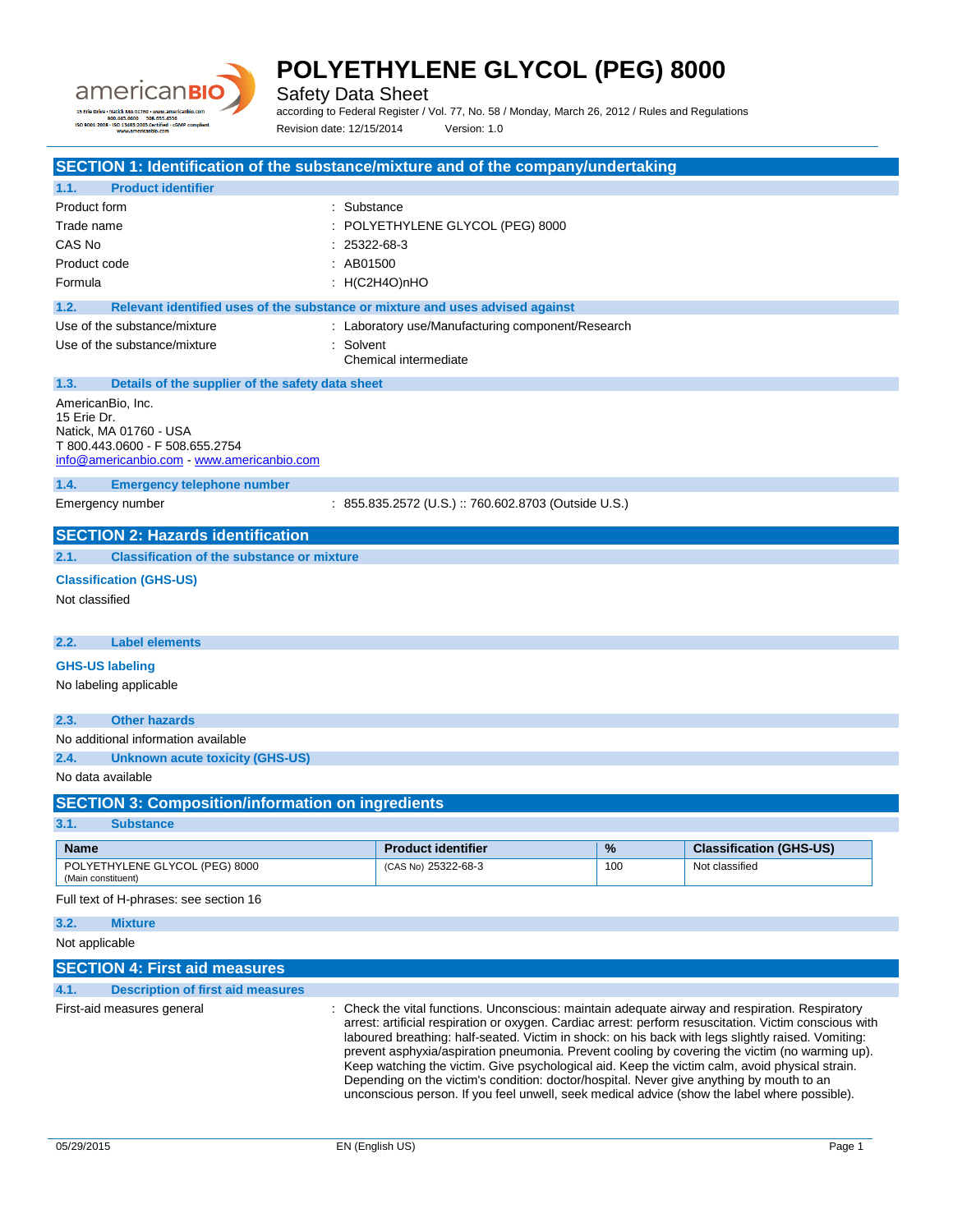Safety Data Sheet

according to Federal Register / Vol. 77, No. 58 / Monday, March 26, 2012 / Rules and Regulations

| First-aid measures after inhalation                                 | : Remove the victim into fresh air. Respiratory problems: consult a doctor/medical service. Assure<br>fresh air breathing. Allow the victim to rest.                                                                                                                                                                                        |
|---------------------------------------------------------------------|---------------------------------------------------------------------------------------------------------------------------------------------------------------------------------------------------------------------------------------------------------------------------------------------------------------------------------------------|
| First-aid measures after skin contact                               | Take victim to a doctor if irritation persists. Rinse with water. Soap may be used. Do not apply<br>(chemical) neutralizing agents. Remove affected clothing and wash all exposed skin area with<br>mild soap and water, followed by warm water rinse.                                                                                      |
| First-aid measures after eye contact                                | : Rinse with water. Take victim to an ophthalmologist if irritation persists. Do not apply neutralizing<br>agents. Rinse immediately with plenty of water. Obtain medical attention if pain, blinking or<br>redness persist.                                                                                                                |
| First-aid measures after ingestion                                  | : Rinse mouth with water. Consult a doctor/medical service if you feel unwell. Immediately after<br>ingestion: give lots of water to drink. Ingestion of large quantities: immediately to hospital. Call<br>Poison Information Centre (www.big.be/antigif.htm). Rinse mouth. Do NOT induce vomiting.<br>Obtain emergency medical attention. |
| 4.2.<br>Most important symptoms and effects, both acute and delayed |                                                                                                                                                                                                                                                                                                                                             |
| Symptoms/injuries                                                   | : Not expected to present a significant hazard under anticipated conditions of normal use.                                                                                                                                                                                                                                                  |
| Symptoms/injuries after inhalation                                  | : Slight irritation.                                                                                                                                                                                                                                                                                                                        |
| Symptoms/injuries after skin contact                                | : Slight irritation.                                                                                                                                                                                                                                                                                                                        |
| Symptoms/injuries after eye contact                                 | : Slight irritation.                                                                                                                                                                                                                                                                                                                        |
|                                                                     |                                                                                                                                                                                                                                                                                                                                             |

#### **4.3. Indication of any immediate medical attention and special treatment needed**

No additional information available

|                  | <b>SECTION 5: Firefighting measures</b>               |                                                                                                                                                                                    |  |
|------------------|-------------------------------------------------------|------------------------------------------------------------------------------------------------------------------------------------------------------------------------------------|--|
| 5.1.             | <b>Extinguishing media</b>                            |                                                                                                                                                                                    |  |
|                  | suitable extinguishing media                          | : Water spray. Alcohol-resistant foam. BC powder. Carbon dioxide. Foam. Dry powder. Carbon<br>dioxide. Water spray. Sand.                                                          |  |
|                  | Unsuitable extinguishing media                        | : No unsuitable extinguishing media known. Do not use a heavy water stream.                                                                                                        |  |
| 5.2.             | Special hazards arising from the substance or mixture |                                                                                                                                                                                    |  |
| Fire hazard      |                                                       | : DIRECT FIRE HAZARD. Not easily combustible. In finely divided state: increased fire hazard.<br>INDIRECT FIRE HAZARD. Temperature above flashpoint: higher fire/explosion hazard. |  |
| Explosion hazard |                                                       | : DIRECT EXPLOSION HAZARD. Fine dust is explosive with air. INDIRECT EXPLOSION<br>HAZARD. Dust cloud can be ignited by a spark.                                                    |  |
| Reactivity       |                                                       | : On heating/burning: release of carbon monoxide - carbon dioxide. Reacts with (strong) oxidizers.<br>Reacts with (some) acids.                                                    |  |
| 5.3.             | <b>Advice for firefighters</b>                        |                                                                                                                                                                                    |  |
|                  | Precautionary measures fire                           | : Exposure to fire/heat: keep upwind. Exposure to fire/heat: have neighbourhood close doors and<br>windows.                                                                        |  |
|                  | Firefighting instructions                             | : Use water spray or fog for cooling exposed containers. Exercise caution when fighting any<br>chemical fire. Avoid (reject) fire-fighting water to enter environment.             |  |
|                  | Protection during firefighting                        | : Heat/fire exposure: compressed air/oxygen apparatus. Do not enter fire area without proper<br>protective equipment, including respiratory protection.                            |  |

|                      | <b>SECTION 6: Accidental release measures</b>                       |  |                                                                                                                                                                                                                                                                               |  |
|----------------------|---------------------------------------------------------------------|--|-------------------------------------------------------------------------------------------------------------------------------------------------------------------------------------------------------------------------------------------------------------------------------|--|
| 6.1.                 | Personal precautions, protective equipment and emergency procedures |  |                                                                                                                                                                                                                                                                               |  |
| 6.1.1.               | For non-emergency personnel                                         |  |                                                                                                                                                                                                                                                                               |  |
| Protective equipment |                                                                     |  | : Gloves. Protective clothing. Dust cloud production: compressed air/oxygen apparatus.                                                                                                                                                                                        |  |
|                      | <b>Emergency procedures</b>                                         |  | : Mark the danger area. Prevent dust cloud formation, e.g. by wetting. No naked flames. Wash<br>contaminated clothes. Evacuate unnecessary personnel.                                                                                                                         |  |
|                      | Measures in case of dust release                                    |  | : In case of dust production: keep upwind. Dust production: have neighbourhood close doors and<br>windows. Dust production: stop engines and no smoking. In case of dust production: no naked<br>flames or sparks. Dust: spark-/explosionproof appliances/lighting equipment. |  |
| 6.1.2.               | For emergency responders                                            |  |                                                                                                                                                                                                                                                                               |  |
| Protective equipment |                                                                     |  | : Equip cleanup crew with proper protection.                                                                                                                                                                                                                                  |  |
|                      | <b>Emergency procedures</b>                                         |  | : Ventilate area.                                                                                                                                                                                                                                                             |  |
| 6.2.                 | <b>Environmental precautions</b>                                    |  |                                                                                                                                                                                                                                                                               |  |
|                      |                                                                     |  |                                                                                                                                                                                                                                                                               |  |

Prevent entry to sewers and public waters. Notify authorities if liquid enters sewers or public waters.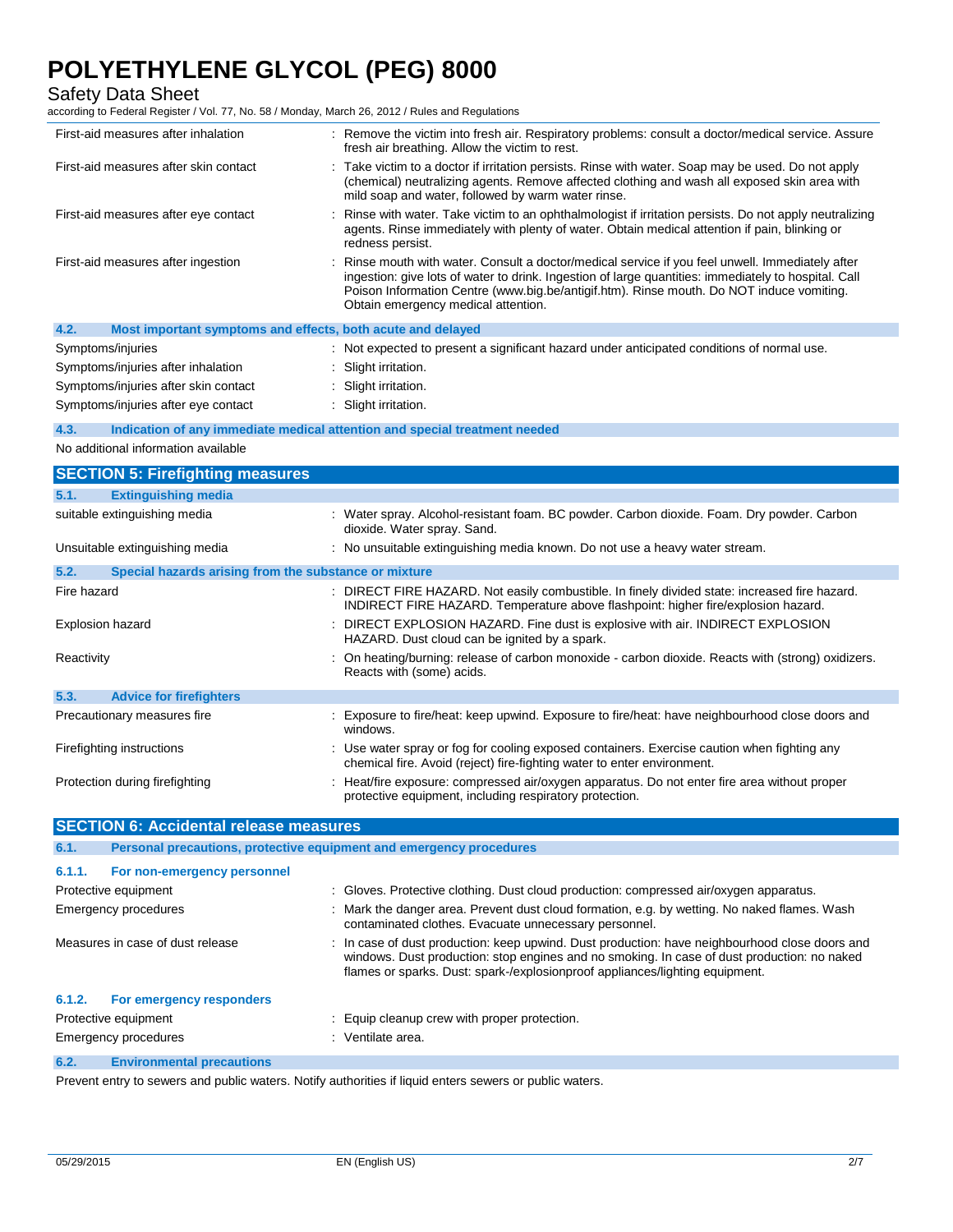Safety Data Sheet

according to Federal Register / Vol. 77, No. 58 / Monday, March 26, 2012 / Rules and Regulations

| 6.3.                    | Methods and material for containment and cleaning up |                                                                                                                                                                                                                                                                                                                                           |
|-------------------------|------------------------------------------------------|-------------------------------------------------------------------------------------------------------------------------------------------------------------------------------------------------------------------------------------------------------------------------------------------------------------------------------------------|
| For containment         |                                                      | : Contain released substance, pump into suitable containers. Plug the leak, cut off the supply.<br>Knock down/dilute dust cloud with water spray. Powdered form: no compressed air for pumping<br>over spills.                                                                                                                            |
| Methods for cleaning up |                                                      | : Scoop solid spill into closing containers. Powdered: do not use compressed air for pumping over<br>spills. See "Material-handling" for suitable container materials. Wash clothing and equipment<br>after handling. On land, sweep or shovel into suitable containers. Minimize generation of dust.<br>Store away from other materials. |
| 6.4.                    | <b>Reference to other sections</b>                   |                                                                                                                                                                                                                                                                                                                                           |

See Heading 8. Exposure controls and personal protection.

| <b>SECTION 7: Handling and storage</b>                               |                                                                                                                                                                                                                                                                                                                                                                                                                                                                                                                                                                                                                                                                 |
|----------------------------------------------------------------------|-----------------------------------------------------------------------------------------------------------------------------------------------------------------------------------------------------------------------------------------------------------------------------------------------------------------------------------------------------------------------------------------------------------------------------------------------------------------------------------------------------------------------------------------------------------------------------------------------------------------------------------------------------------------|
| <b>Precautions for safe handling</b><br>7.1.                         |                                                                                                                                                                                                                                                                                                                                                                                                                                                                                                                                                                                                                                                                 |
| Precautions for safe handling                                        | : Comply with the legal requirements. Clean contaminated clothing. Powdered form: no<br>compressed air for pumping over. Avoid raising dust. Keep away from naked flames/heat. Finely<br>divided: spark- and explosionproof appliances. Finely divided: keep away from ignition<br>sources/sparks. Observe normal hygiene standards. Keep container tightly closed. Carry<br>operations in the open/under local exhaust/ventilation or with respiratory protection. Wash hands<br>and other exposed areas with mild soap and water before eat, drink or smoke and when leaving<br>work. Provide good ventilation in process area to prevent formation of vapor. |
| 7.2.<br>Conditions for safe storage, including any incompatibilities |                                                                                                                                                                                                                                                                                                                                                                                                                                                                                                                                                                                                                                                                 |
| Storage conditions                                                   | : Keep only in the original container in a cool, well ventilated place away from : Direct sunlight.<br>Keep container closed when not in use.                                                                                                                                                                                                                                                                                                                                                                                                                                                                                                                   |
| Incompatible products                                                | : Strong bases, strong acids.                                                                                                                                                                                                                                                                                                                                                                                                                                                                                                                                                                                                                                   |
| Incompatible materials                                               | : Sources of ignition. Direct sunlight.                                                                                                                                                                                                                                                                                                                                                                                                                                                                                                                                                                                                                         |
| Heat-ignition                                                        | : KEEP SUBSTANCE AWAY FROM: heat sources. ignition sources.                                                                                                                                                                                                                                                                                                                                                                                                                                                                                                                                                                                                     |
| Prohibitions on mixed storage                                        | : KEEP SUBSTANCE AWAY FROM: oxidizing agents. (strong) acids. (strong) bases.                                                                                                                                                                                                                                                                                                                                                                                                                                                                                                                                                                                   |
| Storage area                                                         | : Store in a dry area. Keep container in a well-ventilated place. May be stored under nitrogen.<br>Meet the legal requirements.                                                                                                                                                                                                                                                                                                                                                                                                                                                                                                                                 |
| Special rules on packaging                                           | : SPECIAL REQUIREMENTS: closing. correctly labelled. meet the legal requirements. Secure<br>fragile packagings in solid containers.                                                                                                                                                                                                                                                                                                                                                                                                                                                                                                                             |
| Packaging materials                                                  | : SUITABLE MATERIAL: stainless steel, carbon steel, aluminium.                                                                                                                                                                                                                                                                                                                                                                                                                                                                                                                                                                                                  |
| 7.3.<br><b>Specific end use(s)</b>                                   |                                                                                                                                                                                                                                                                                                                                                                                                                                                                                                                                                                                                                                                                 |

#### No additional information available

|                                   | <b>SECTION 8: Exposure controls/personal protection</b> |                                                                                                                                                                                  |  |  |  |
|-----------------------------------|---------------------------------------------------------|----------------------------------------------------------------------------------------------------------------------------------------------------------------------------------|--|--|--|
|                                   |                                                         |                                                                                                                                                                                  |  |  |  |
| 8.1.                              | <b>Control parameters</b>                               |                                                                                                                                                                                  |  |  |  |
|                                   | No additional information available                     |                                                                                                                                                                                  |  |  |  |
| 8.2.                              | <b>Exposure controls</b>                                |                                                                                                                                                                                  |  |  |  |
|                                   | Personal protective equipment                           | : Avoid all unnecessary exposure.                                                                                                                                                |  |  |  |
| Materials for protective clothing |                                                         | : GIVE EXCELLENT RESISTANCE: No data available. GIVE GOOD RESISTANCE: No data<br>available. GIVE LESS RESISTANCE: No data available. GIVE POOR RESISTANCE: No data<br>available. |  |  |  |

|                          | available.                                                                                               |
|--------------------------|----------------------------------------------------------------------------------------------------------|
| Hand protection          | : Gloves. Wear protective gloves.                                                                        |
| Eye protection           | : Safety glasses. In case of dust production: protective goggles. Chemical goggles or safety<br>glasses. |
| Skin and body protection | : Protective clothing.                                                                                   |
| Respiratory protection   | : Dust formation: dust mask. Wear approved mask.                                                         |
| Other information        | : When using, do not eat, drink or smoke.                                                                |

## **SECTION 9: Physical and chemical properties**

| 9.1.           | Information on basic physical and chemical properties |                                               |
|----------------|-------------------------------------------------------|-----------------------------------------------|
| Physical state |                                                       | : Solid                                       |
| Appearance     |                                                       | : Solid. Crystalline powder. Pellets/tablets. |
| Molecular mass |                                                       | $: 8000$ g/mol                                |
| Color          |                                                       | : White.                                      |
| Odor           |                                                       | : Almost odourless. Characteristic odour.     |
|                |                                                       |                                               |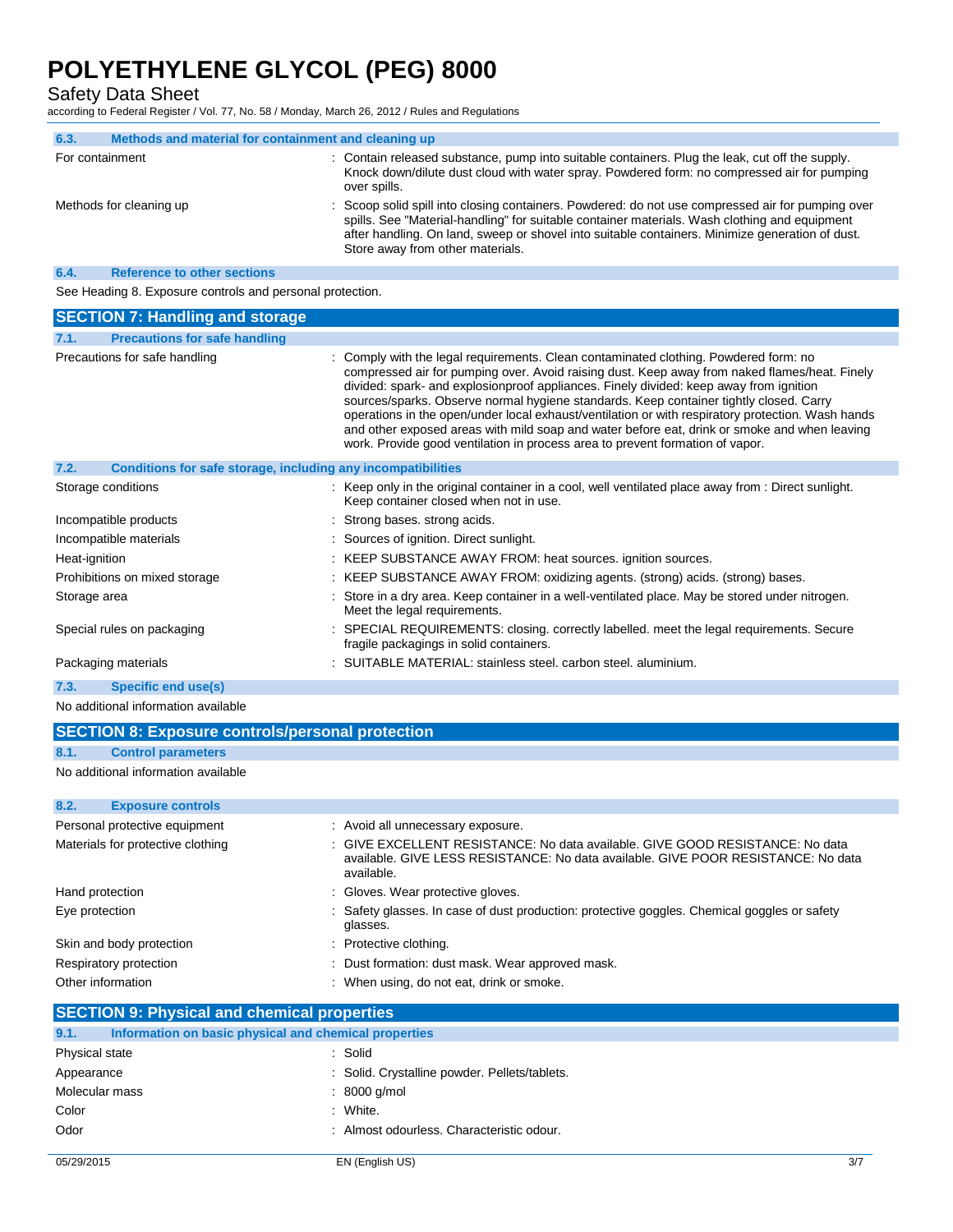## Safety Data Sheet

according to Federal Register / Vol. 77, No. 58 / Monday, March 26, 2012 / Rules and Regulations

| Odor threshold                              | : No data available                                                                           |
|---------------------------------------------|-----------------------------------------------------------------------------------------------|
| pH                                          | $: 4.5 - 7.5(5%)$                                                                             |
| pH solution                                 | :5%                                                                                           |
| Relative evaporation rate (butyl acetate=1) | : No data available                                                                           |
| Melting point                               | : $62 °C$                                                                                     |
| Freezing point                              | No data available                                                                             |
| Boiling point                               | : No data available                                                                           |
| Flash point                                 | : 265 °C                                                                                      |
| Self ignition temperature                   | $:$ > 400 °C                                                                                  |
| Decomposition temperature                   | : $> 200 °C$                                                                                  |
| Flammability (solid, gas)                   | No data available                                                                             |
| Vapor pressure                              | $: < 0.01$ hPa                                                                                |
| Relative vapor density at 20 °C             | : No data available                                                                           |
| Relative density                            | : 1.0                                                                                         |
| Density                                     | : $1083 \text{ kg/m}^3$                                                                       |
| Solubility                                  | Soluble in water. Soluble in alcohols. Soluble in aromatic hydrocarbons.<br>Water: 50 g/100ml |
| Log Pow                                     | : < 3                                                                                         |
| Log Kow                                     | : No data available                                                                           |
| Viscosity, kinematic                        | No data available                                                                             |
| Viscosity, dynamic                          | 0.75 Pa.s (99 °C)                                                                             |
| <b>Explosive properties</b>                 | : No data available                                                                           |
| Oxidizing properties                        | No data available                                                                             |
| <b>Explosive limits</b>                     | : No data available                                                                           |
| <b>Other information</b><br>9.2.            |                                                                                               |
| No additional information available         |                                                                                               |
| <b>SECTION 10: Stability and reactivity</b> |                                                                                               |
| 10.1.<br><b>Reactivity</b>                  |                                                                                               |

On heating/burning: release of carbon monoxide - carbon dioxide. Reacts with (strong) oxidizers. Reacts with (some) acids.

### **10.2. Chemical stability**

Stable under normal conditions. Not established.

**10.3. Possibility of hazardous reactions**

Not established.

#### **10.4. Conditions to avoid**

Direct sunlight. Extremely high or low temperatures.

**10.5. Incompatible materials**

strong acids. Strong bases.

### **10.6. Hazardous decomposition products**

fume. Carbon monoxide. Carbon dioxide.

|       | <b>SECTION 11: Toxicological information</b> |  |  |
|-------|----------------------------------------------|--|--|
| 11.1. | Information on toxicological effects         |  |  |

| Acute toxicity                                 | : Not classified       |
|------------------------------------------------|------------------------|
| POLYETHYLENE GLYCOL (PEG) 8000 (Vf )25322-68-3 |                        |
| LD50 oral rat                                  | > 30000 mg/kg (Rat)    |
| LD50 dermal rabbit                             | > 20000 mg/kg (Rabbit) |
| Skin corrosion/irritation                      | : Not classified       |
|                                                | pH: 4.5 - 7.5 (5 %)    |
| Serious eye damage/irritation                  | : Not classified       |
|                                                | pH: 4.5 - 7.5 (5 %)    |
|                                                |                        |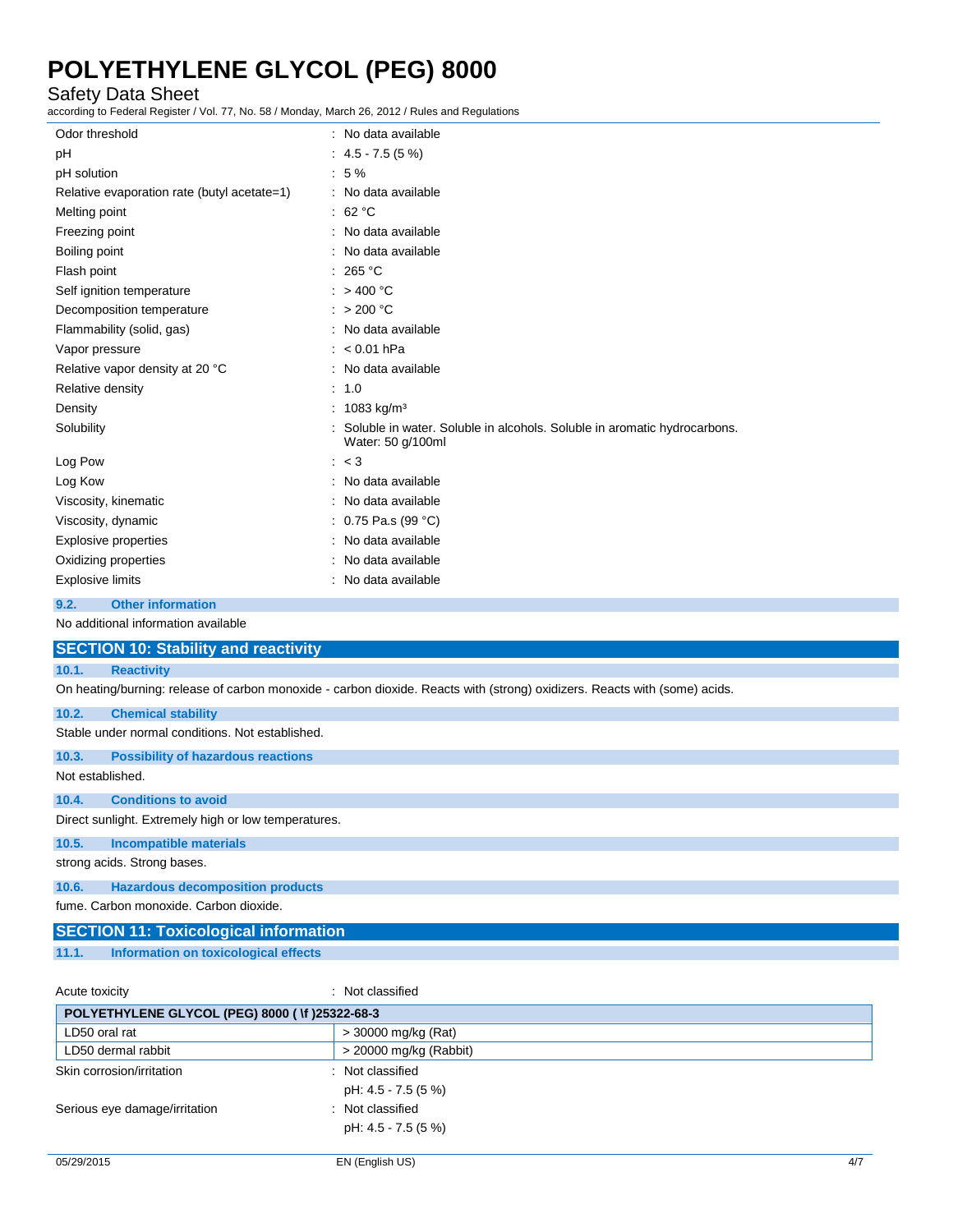## Safety Data Sheet

according to Federal Register / Vol. 77, No. 58 / Monday, March 26, 2012 / Rules and Regulations

| Respiratory or skin sensitization<br>Germ cell mutagenicity | : Not classified<br>: Not classified                                |
|-------------------------------------------------------------|---------------------------------------------------------------------|
| Carcinogenicity                                             | : Not classified                                                    |
| Reproductive toxicity                                       | : Not classified                                                    |
| Specific target organ toxicity (single exposure)            | : Not classified                                                    |
| Specific target organ toxicity (repeated<br>exposure)       | : Not classified                                                    |
| Aspiration hazard                                           | : Not classified                                                    |
| Potential Adverse human health effects and<br>symptoms      | : Based on available data, the classification criteria are not met. |
| Symptoms/injuries after inhalation                          | : Slight irritation.                                                |
| Symptoms/injuries after skin contact                        | : Slight irritation.                                                |
| Symptoms/injuries after eye contact                         | : Slight irritation.                                                |

|                 | <b>SECTION 12: Ecological information</b> |                                                                                                                                                                                          |
|-----------------|-------------------------------------------|------------------------------------------------------------------------------------------------------------------------------------------------------------------------------------------|
| 12.1.           | <b>Toxicity</b>                           |                                                                                                                                                                                          |
| Ecology - water |                                           | : Mild water pollutant (surface water). Not harmful to fishes (LC50(96h) >1000 mq/l). Not harmful<br>to aquatic organisms (EC50 >1000 mg/l). Insufficient data available on ecotoxicity. |

| POLYETHYLENE GLYCOL (PEG) 8000 (25322-68-3) |                                       |  |
|---------------------------------------------|---------------------------------------|--|
| LC50 fish 1                                 | > 5000 mg/l (24 h; Carassius auratus) |  |
| LC50 other aquatic organisms 1              | > 1000 mg/l (96 h)                    |  |
| LC50 fish 2                                 | > 1000 mg/l (96 h; Pisces)            |  |
| Threshold limit other aquatic organisms 1   | 100 mg/l (Plankton)                   |  |
| Threshold limit algae 1                     | 500 mg/l (Algae; Chronic)             |  |

### **12.2. Persistence and degradability**

| POLYETHYLENE GLYCOL (PEG) 8000 (25322-68-3) |                                  |                                                                                  |
|---------------------------------------------|----------------------------------|----------------------------------------------------------------------------------|
| Persistence and degradability               |                                  | Not readily biodegradable in water. Non degradable in the soil. Not established. |
| 12.3                                        | <b>Bioaccumulative potential</b> |                                                                                  |

| POLYETHYLENE GLYCOL (PEG) 8000 (25322-68-3)                              |                                                                     |  |
|--------------------------------------------------------------------------|---------------------------------------------------------------------|--|
| Log Pow                                                                  |                                                                     |  |
| Bioaccumulative potential                                                | Low potential for bioaccumulation (Log Kow $<$ 4). Not established. |  |
| $\begin{array}{c} \n4 \text{ A} \\ \end{array}$<br>- 「我们」「我们的人」「我」「」「」「」 |                                                                     |  |

## **12.4. Mobility in soil**

No additional information available

| 12.5. | Other adverse effects                      |                                                                                                                                                                                                                                                                                                                                                                                                                                                                                                                                                                                                                                                                                                                                                                            |
|-------|--------------------------------------------|----------------------------------------------------------------------------------------------------------------------------------------------------------------------------------------------------------------------------------------------------------------------------------------------------------------------------------------------------------------------------------------------------------------------------------------------------------------------------------------------------------------------------------------------------------------------------------------------------------------------------------------------------------------------------------------------------------------------------------------------------------------------------|
|       | Other information                          | : Avoid release to the environment.                                                                                                                                                                                                                                                                                                                                                                                                                                                                                                                                                                                                                                                                                                                                        |
|       | <b>SECTION 13: Disposal considerations</b> |                                                                                                                                                                                                                                                                                                                                                                                                                                                                                                                                                                                                                                                                                                                                                                            |
| 13.1. | <b>Waste treatment methods</b>             |                                                                                                                                                                                                                                                                                                                                                                                                                                                                                                                                                                                                                                                                                                                                                                            |
|       | Waste disposal recommendations             | : Remove waste in accordance with local and/or national regulations. Hazardous waste shall not<br>be mixed together with other waste. Different types of hazardous waste shall not be mixed<br>together if this may entail a risk of pollution or create problems for the further management of the<br>waste. Hazardous waste shall be managed responsibly. All entities that store, transport or handle<br>hazardous waste shall take the necessary measures to prevent risks of pollution or damage to<br>people or animals. Dissolve or mix with a combustible solvent. Remove to an authorized waste<br>incinerator for solvents with energy recovery. Do not discharge into surface water. Dispose in a<br>safe manner in accordance with local/national regulations. |
|       | Additional information                     | : Hazardous waste according to Directive 2008/98/EC.                                                                                                                                                                                                                                                                                                                                                                                                                                                                                                                                                                                                                                                                                                                       |
|       |                                            | .                                                                                                                                                                                                                                                                                                                                                                                                                                                                                                                                                                                                                                                                                                                                                                          |

### Ecology - waste materials **Ecology** - waste materials **interval** and  $\overline{a}$  and  $\overline{b}$  are  $\overline{c}$  and  $\overline{c}$  are  $\overline{c}$  are  $\overline{c}$  and  $\overline{c}$  are  $\overline{c}$  are  $\overline{c}$  are  $\overline{c}$  are  $\overline{c}$  are  $\overline{c}$  a

## **SECTION 14: Transport information**

In accordance with DOT

No dangerous good in sense of transport regulations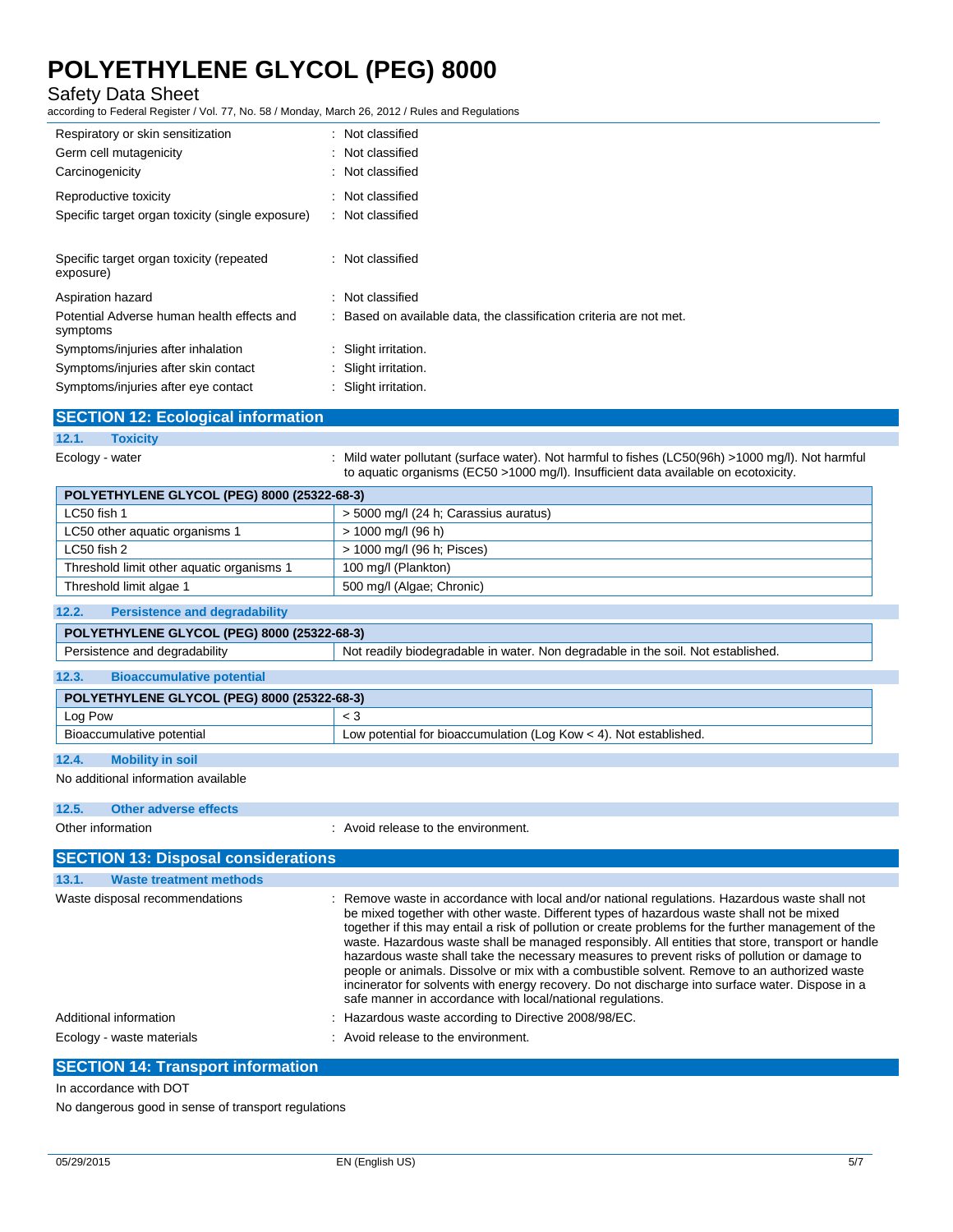Safety Data Sheet

according to Federal Register / Vol. 77, No. 58 / Monday, March 26, 2012 / Rules and Regulations

| according to Federal Register / Vol. 77, No. 58 / Monday, March 26, 2012 / Rules and Regulations |                                                    |  |
|--------------------------------------------------------------------------------------------------|----------------------------------------------------|--|
| <b>Additional information</b>                                                                    |                                                    |  |
| Other information                                                                                | : No supplementary information available.          |  |
| State during transport (ADR-RID)                                                                 | : Rail and road transport: not subject to ADR-RID. |  |
| <b>ADR</b>                                                                                       |                                                    |  |
| Transport document description                                                                   | : UN N/A                                           |  |
| Packing group (ADR)                                                                              | : N/A                                              |  |
| Hazard identification number (Kemler No.)                                                        | : N/A                                              |  |
| Classification code (ADR)                                                                        | : $N/A$                                            |  |
| <b>Transport by sea</b>                                                                          |                                                    |  |
| No additional information available                                                              |                                                    |  |
| <b>Air transport</b>                                                                             |                                                    |  |
| No additional information available                                                              |                                                    |  |
| <b>SECTION 15: Regulatory information</b>                                                        |                                                    |  |
| <b>15.1. US Federal regulations</b>                                                              |                                                    |  |
| POLYETHYLENE GLYCOL (PEG) 8000 (25322-68-3)                                                      |                                                    |  |
| Listed on the United States TSCA (Toxic Substances Control Act) inventory                        |                                                    |  |
|                                                                                                  |                                                    |  |
| 15.2. International regulations                                                                  |                                                    |  |
| <b>CANADA</b>                                                                                    |                                                    |  |
| No additional information available                                                              |                                                    |  |
|                                                                                                  |                                                    |  |
| <b>EU-Regulations</b>                                                                            |                                                    |  |
| No additional information available                                                              |                                                    |  |
|                                                                                                  |                                                    |  |
| Classification according to Regulation (EC) No. 1272/2008 [CLP]                                  |                                                    |  |
| Not classified                                                                                   |                                                    |  |
|                                                                                                  |                                                    |  |

**Classification according to Directive 67/548/EEC or 1999/45/EC** Not classified

### **15.2.2. National regulations**

No additional information available

### **15.3. US State regulations**

No additional information available

| <b>SECTION 16: Other information</b> |                                                                                                             |
|--------------------------------------|-------------------------------------------------------------------------------------------------------------|
| Other information                    | : None.                                                                                                     |
| NFPA health hazard                   | : 1 Exposure could cause irritation but only minor residual<br>injury even if no treatment is given.        |
| NFPA fire hazard                     | : 1 - Must be preheated before ignition can occur.                                                          |
| NFPA reactivity                      | : 0 - Normally stable, even under fire exposure conditions,<br>$\bf{0}$<br>and are not reactive with water. |

 $\mathbf{r}$